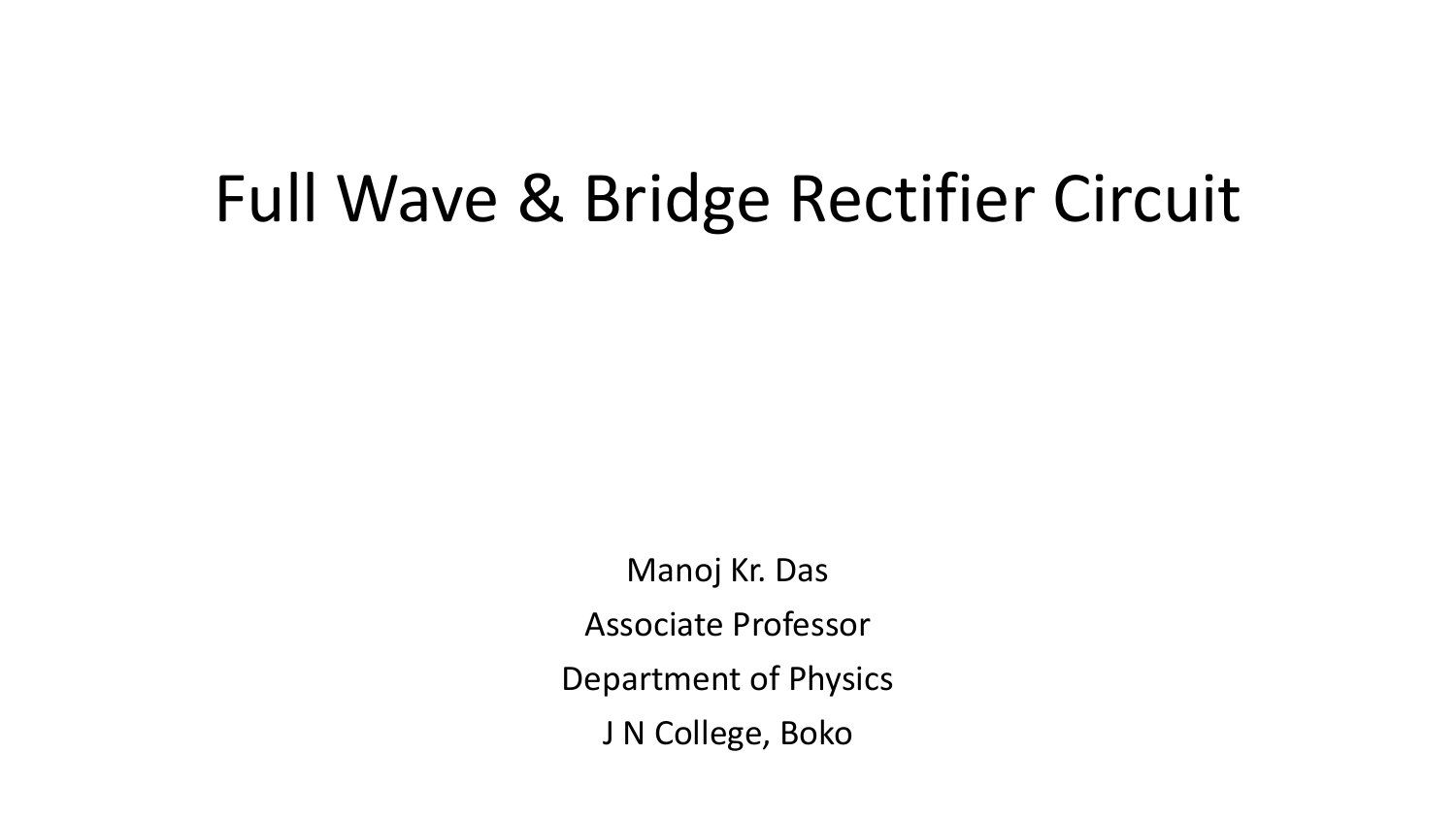#### **Single Phase Full Wave Rectifier :**

In case of full wave rectifier circuit, two diodes  $D_1$  and D<sub>2</sub> are connected.

It is assumed that the two diodes are identical and the dynamical forward resistance of each is R<sub>f</sub>.

Under the action of sinusoidal AC voltage of frequency  $(\omega/2\pi)$  applied to the primary of the transformer, the AC voltage across  $S_1$  and  $S_2$  are given by  $V_1 = V_m$ sin $\omega t$ 

 $V_2 = V_m \sin(\omega t - \pi)$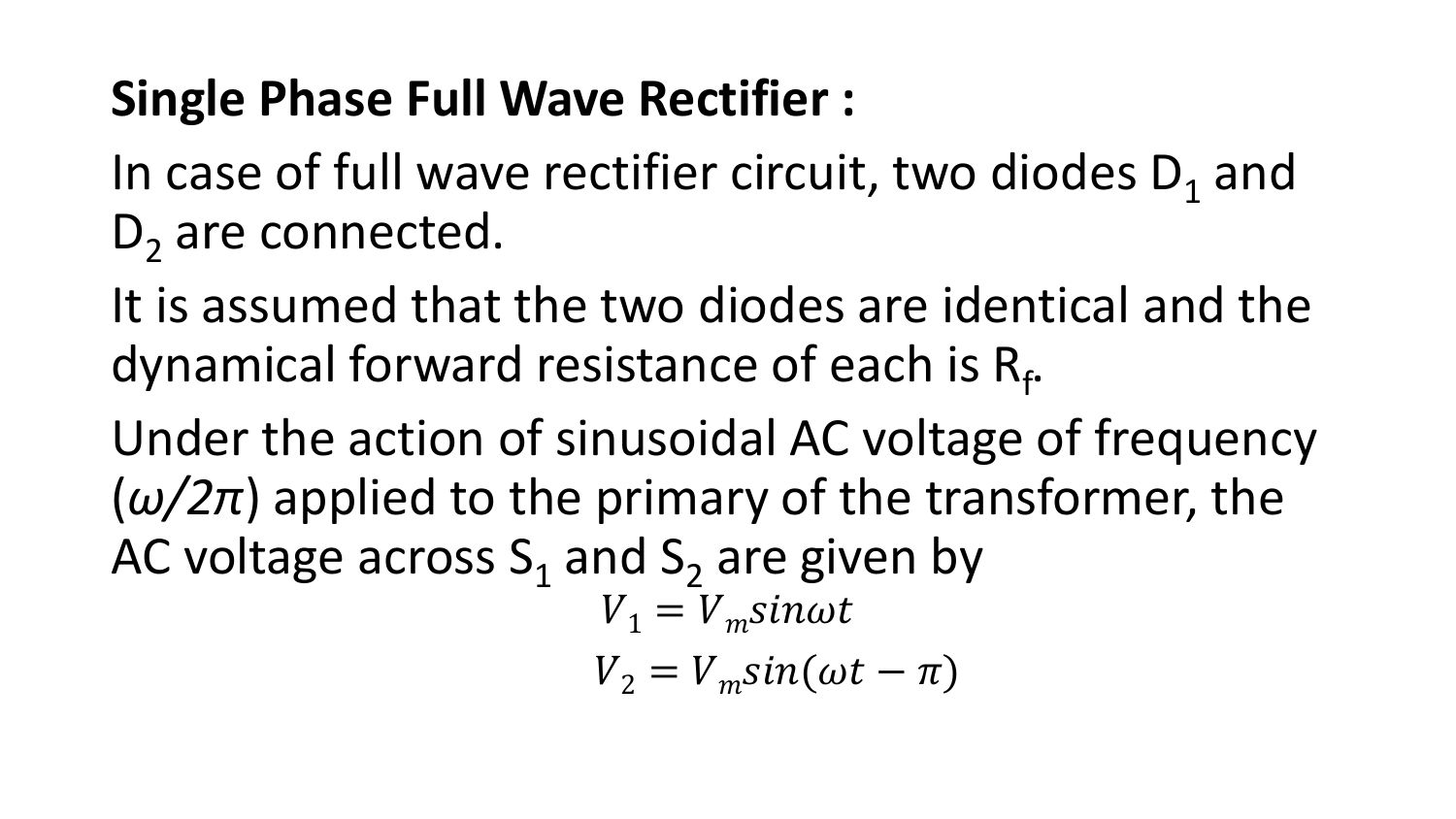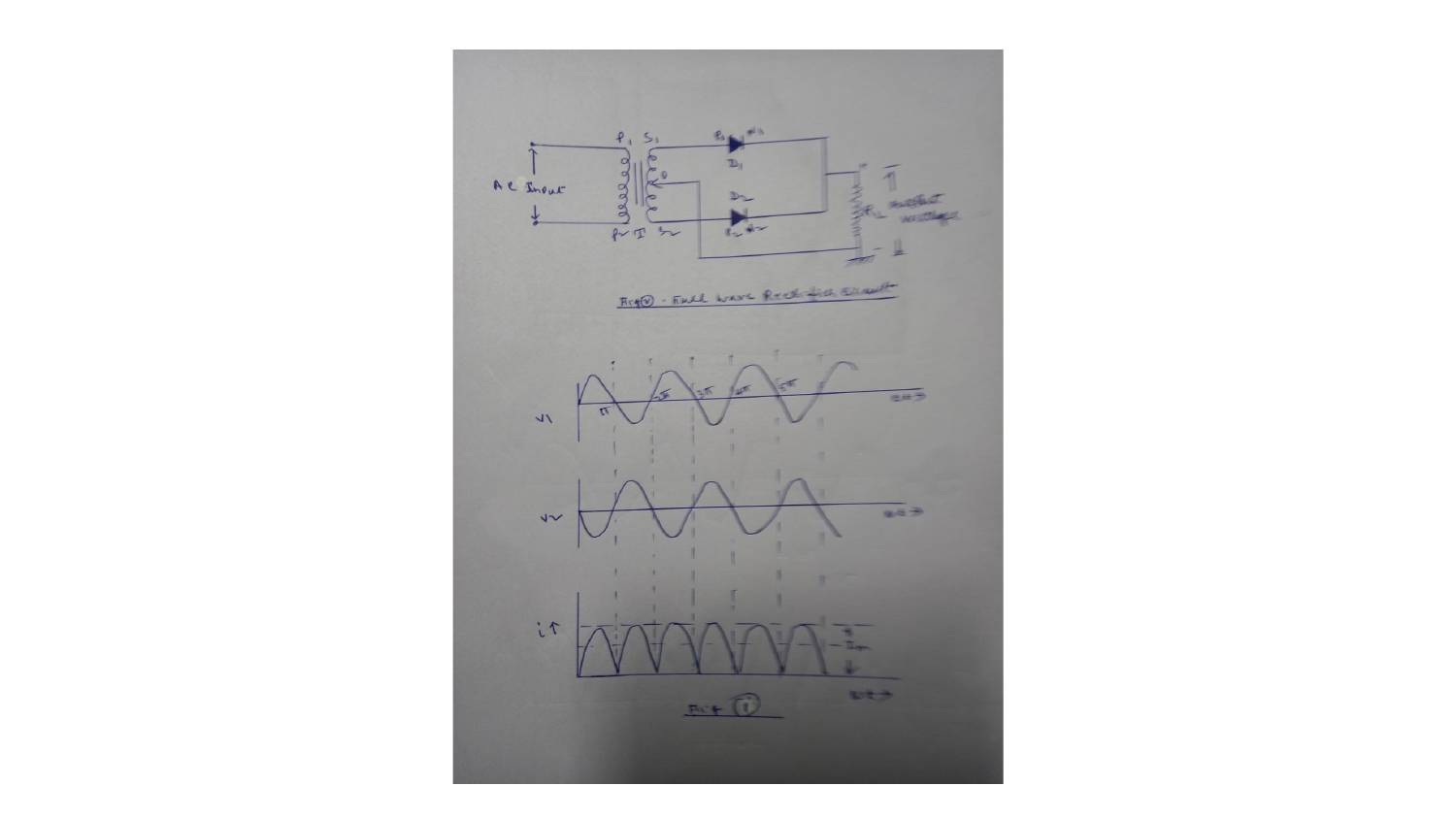Where *V<sup>m</sup>* is the maximum value of voltage from either end of the secondary to the centre tape.

These voltages are simultaneously applied across the diodes through the load R<sub>L</sub>.

During the half cycle of the AC input voltage when the diode  $D_1$  is forward biased a current  $i_1$  flows in the circuit in the direction  $P_1N_1R_1OS_1P_1$ . During the time the diode  $D_2$  is reverse biased, therefore no current flows through it.

During the next half cycle the diode  $D_2$  is forward biased. Consequently the current *i<sup>2</sup>* flows in the circuit in the direction of  $P_2N_2R_1OS_2P_2$ . During this time  $D_1$  is reverse biased, there is no current flows through it.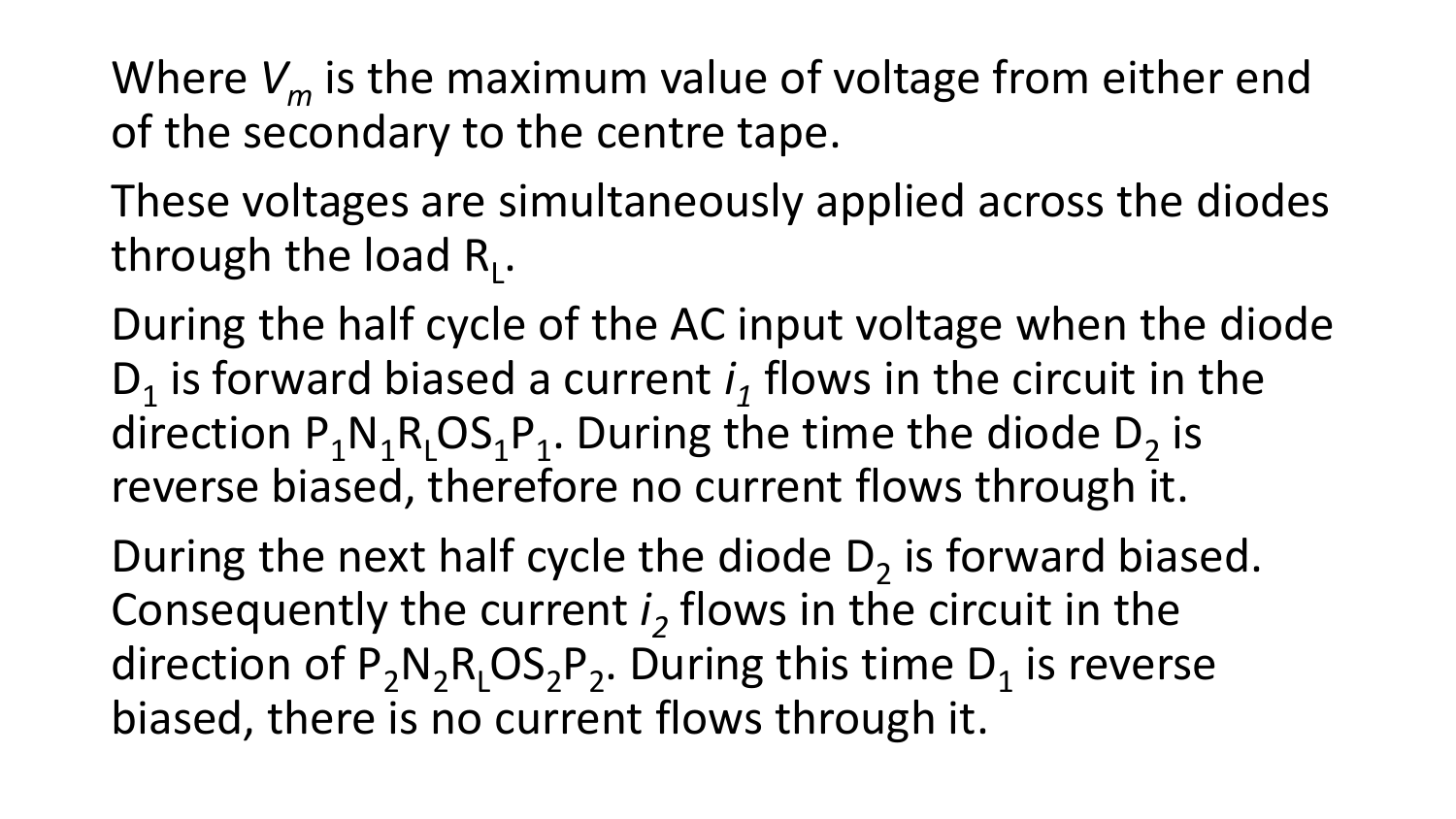Consequently the current through  $R_L$  is unidirectional and it flows in the form of half sine waves without separation.

> When *0 ≤ ωt ≤ π*  $i_1 =$  $V_m$  $R_L + R_f$  $sin\omega t$  $=$   $I_m$  sin $\omega t$

and  $i_2 = 0$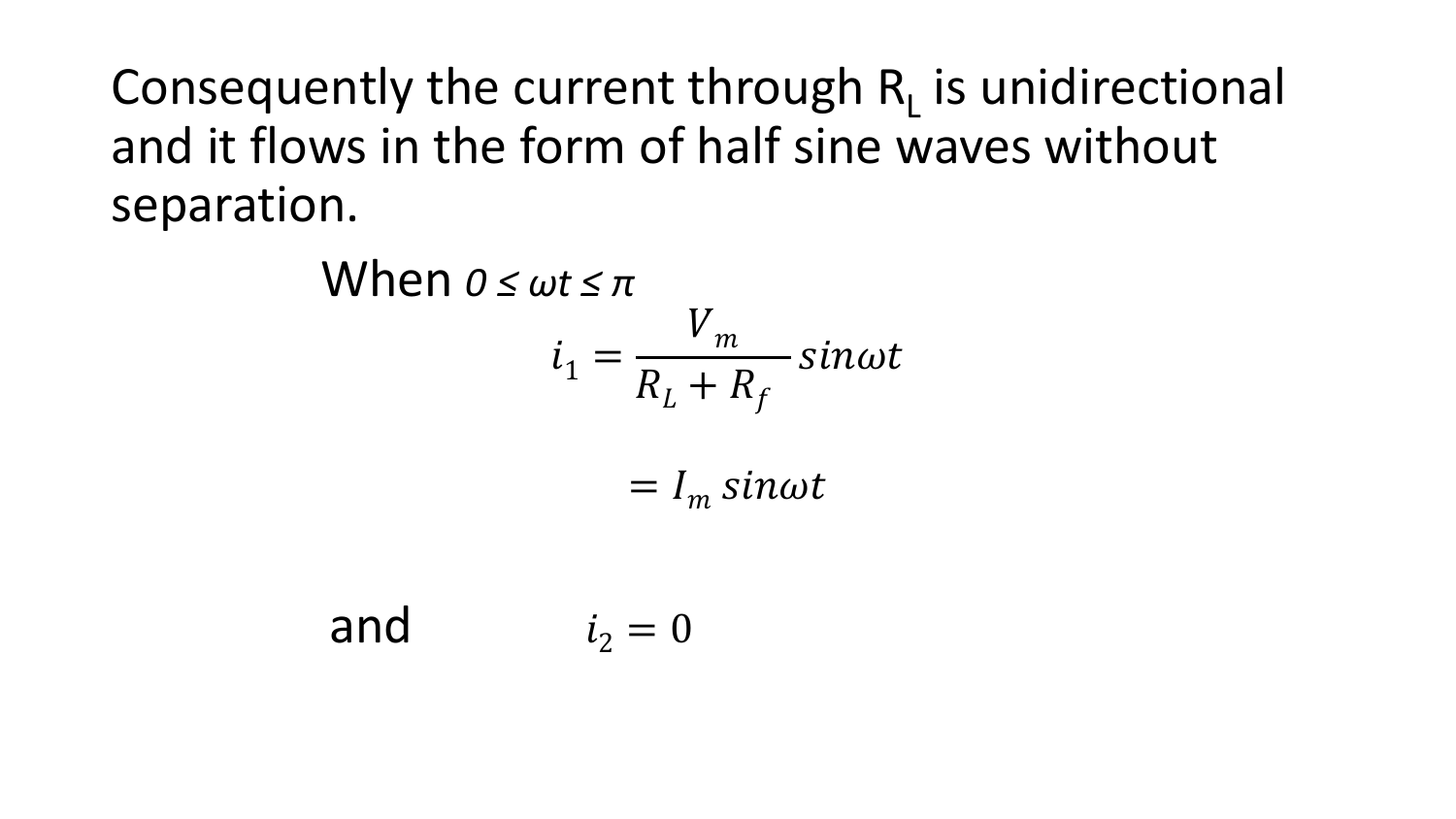When 
$$
\pi \le \omega t \le 2\pi
$$
  
 $i_2 = \frac{V_m}{R_L + R_f} \sin \omega t$ 

 $= I_m$  sin $\omega t$ 

and  $i_1 = 0$ The corresponding voltage across  $R_L$  is also in the form of half sine waves in phase with the current pulses. Since in one cycle of the AC input voltages two current pules is two times of the frequency of input voltage.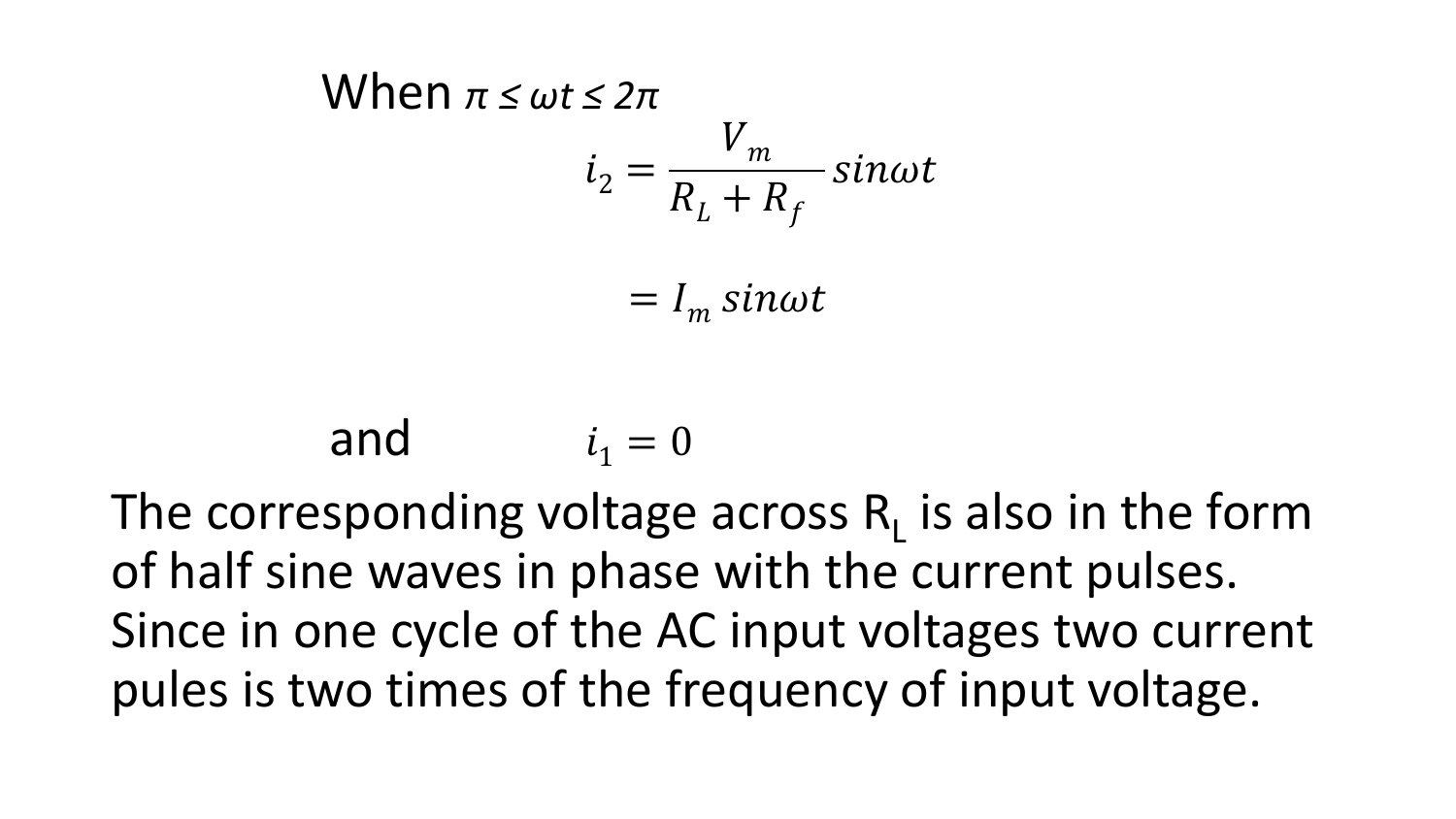# Average DC current through R<sub>L</sub>:

#### It is given by  $I_{dc} =$ 1  $2\pi$  $\overline{ }$ 0  $\pi$  $I_m$ sin $\omega t d(\omega t) +$  $\pi$  $2\pi$  $I_m$ sin $(\omega t-\pi)d(\omega t)$  $I_{dc} =$  $2I_m$  $\overline{\pi}$

#### **RMS value of the current:**

The rms value of the total current is given by

$$
I_{rms} = \sqrt{\frac{1}{2\pi} \left[ \int_0^{\pi} I_m^2 \sin^2 \omega t \cdot d(\omega t) + \int_{\pi}^{2\pi} I_m^2 \sin^2(\omega t - \pi) \cdot d(\omega t) \right]}
$$

$$
I_{rms} = \frac{I_m}{\sqrt{2}}
$$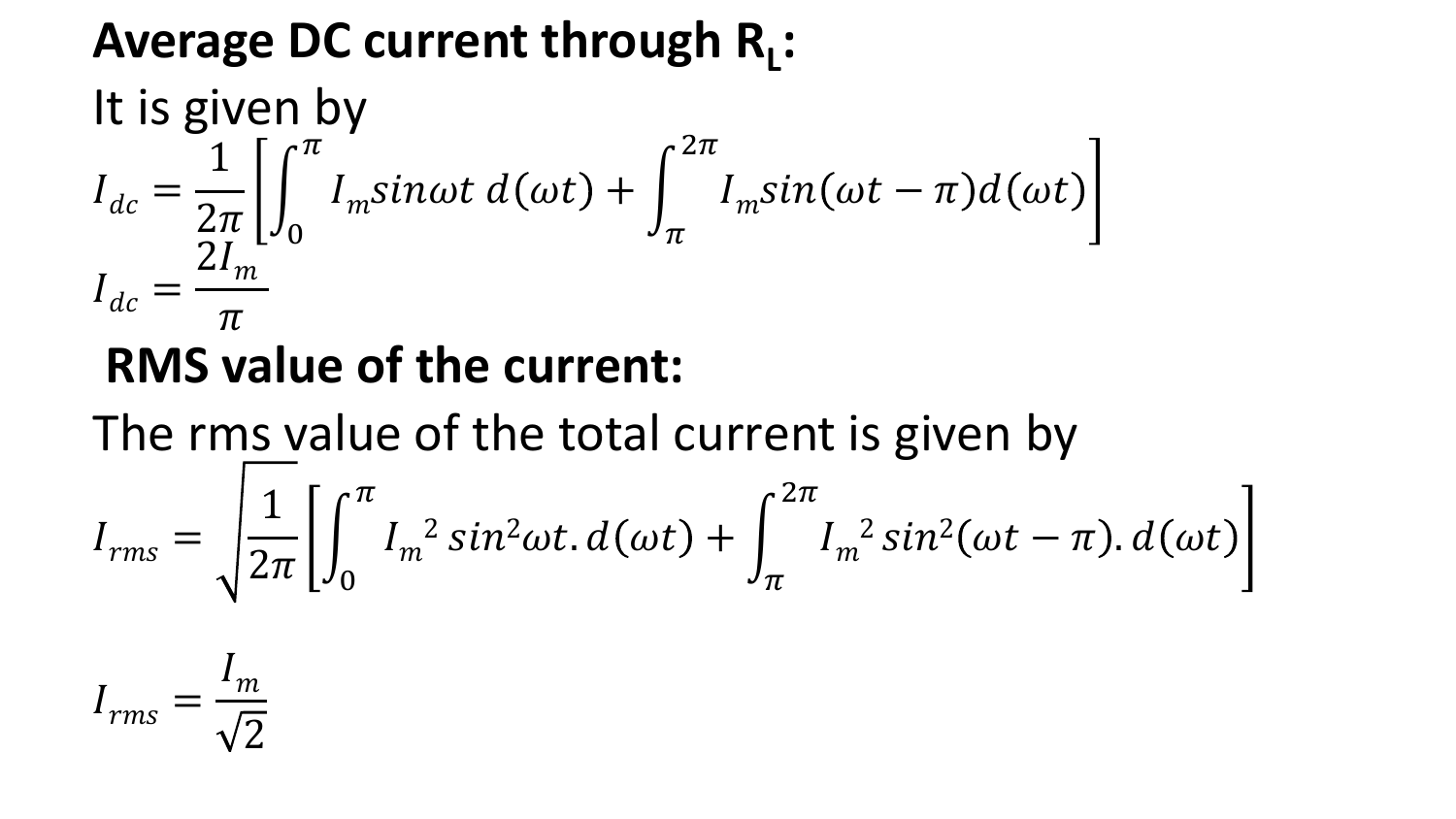#### **Power supplied to the circuit:**

The Power supplied to the circuit from the source is given by  $P_i = I_{rms}^2 (R_L + R_f)$ 

$$
P_i = \frac{I_m^2}{2} (R_L + R_f)
$$

#### **Average Power supplied to the load:**

The average power supplied to the load  $(R_{L})$ :

$$
P_{dc} = I_{dc}^2 \cdot R_L
$$

$$
P_{dc} = \frac{4I_m^2}{\pi^2} R_L
$$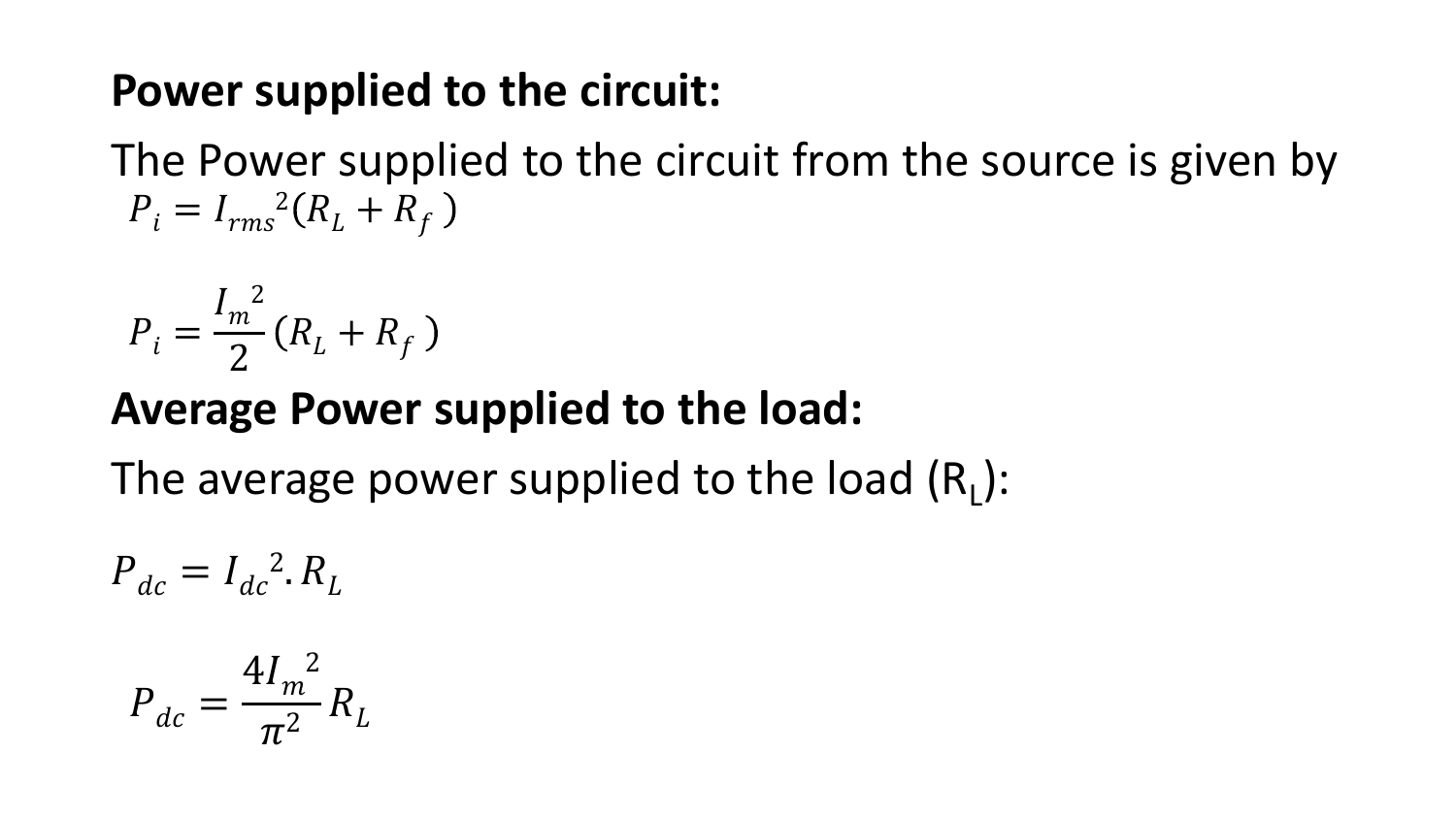#### **Efficiency of the Rectifier:**

The efficiency of the full wave rectifier is given by

$$
\eta = \frac{P_{dc}}{P_i} \times 100\%
$$

$$
\eta = \frac{\frac{4I_m^2}{\pi^2} R_L \times 100}{\frac{I_m^2}{2} (R_L + Rf)} \%
$$

$$
\eta = \frac{8 \times 100}{\pi^2 \left(1 + \frac{R_f}{R_L}\right)} \%
$$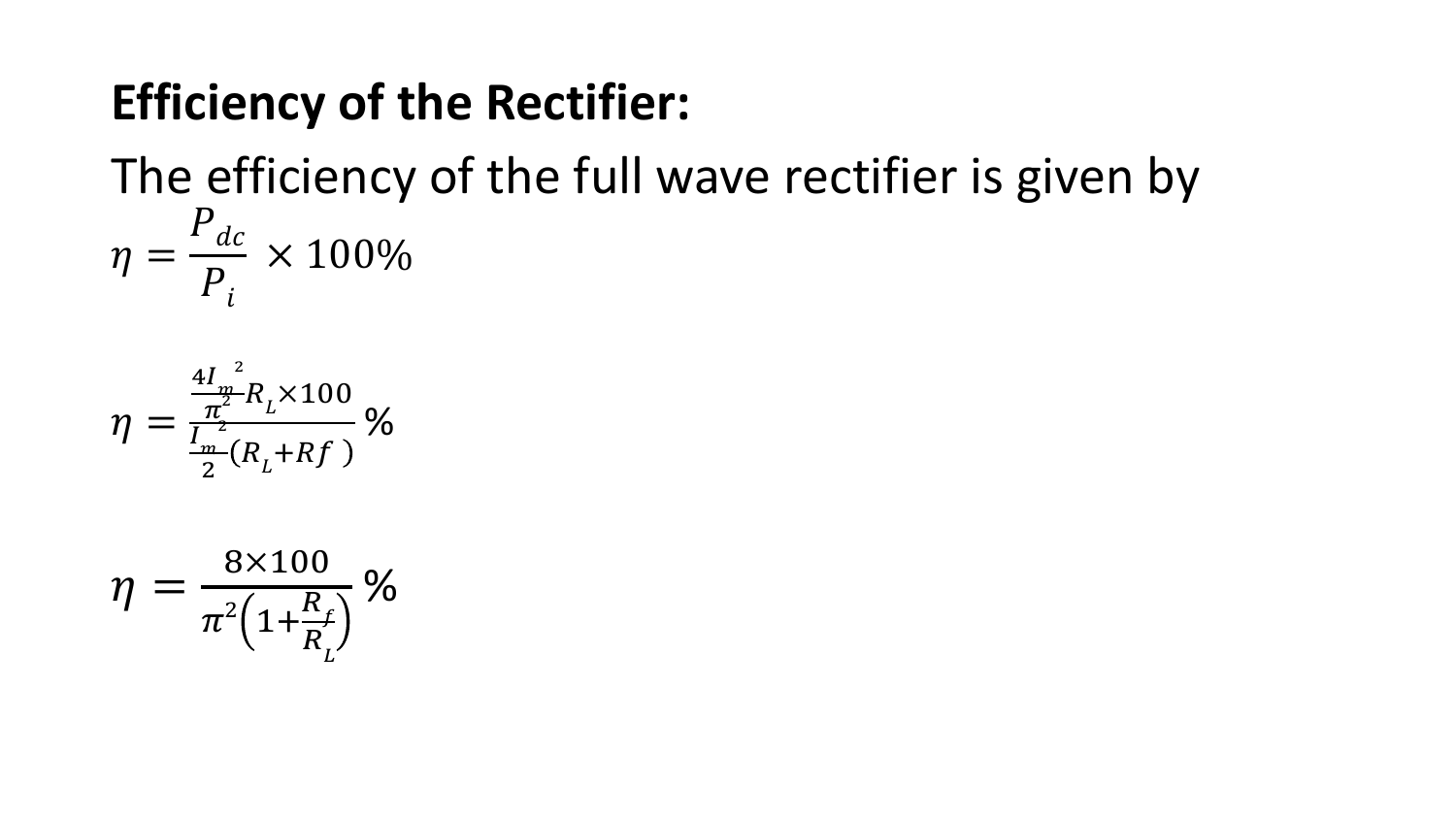$$
\eta = \frac{81.2}{1 + \frac{R_f}{R_L}} \%
$$

When  $R_f \le R_l$ , then the theoretical maximum value for the full wave rectifier circuit is 81.2 % which is twice the value for the half wave rectifier.

## **Ripple Factor:**

For the full wave rectifier we have  $I_{rms}$  $I_{dc}$ =  $I_m$ 2 .  $\overline{\pi}$  $2I_m$ =  $\overline{\pi}$  $2\sqrt{2}$  $= 1.11$ Therefore Ripple Factor  $(y)$ 

 $\gamma = \sqrt{1.11^2 - 1} = 0.482$ 

So DC output voltage of the full wave rectifier has smaller ripple factor.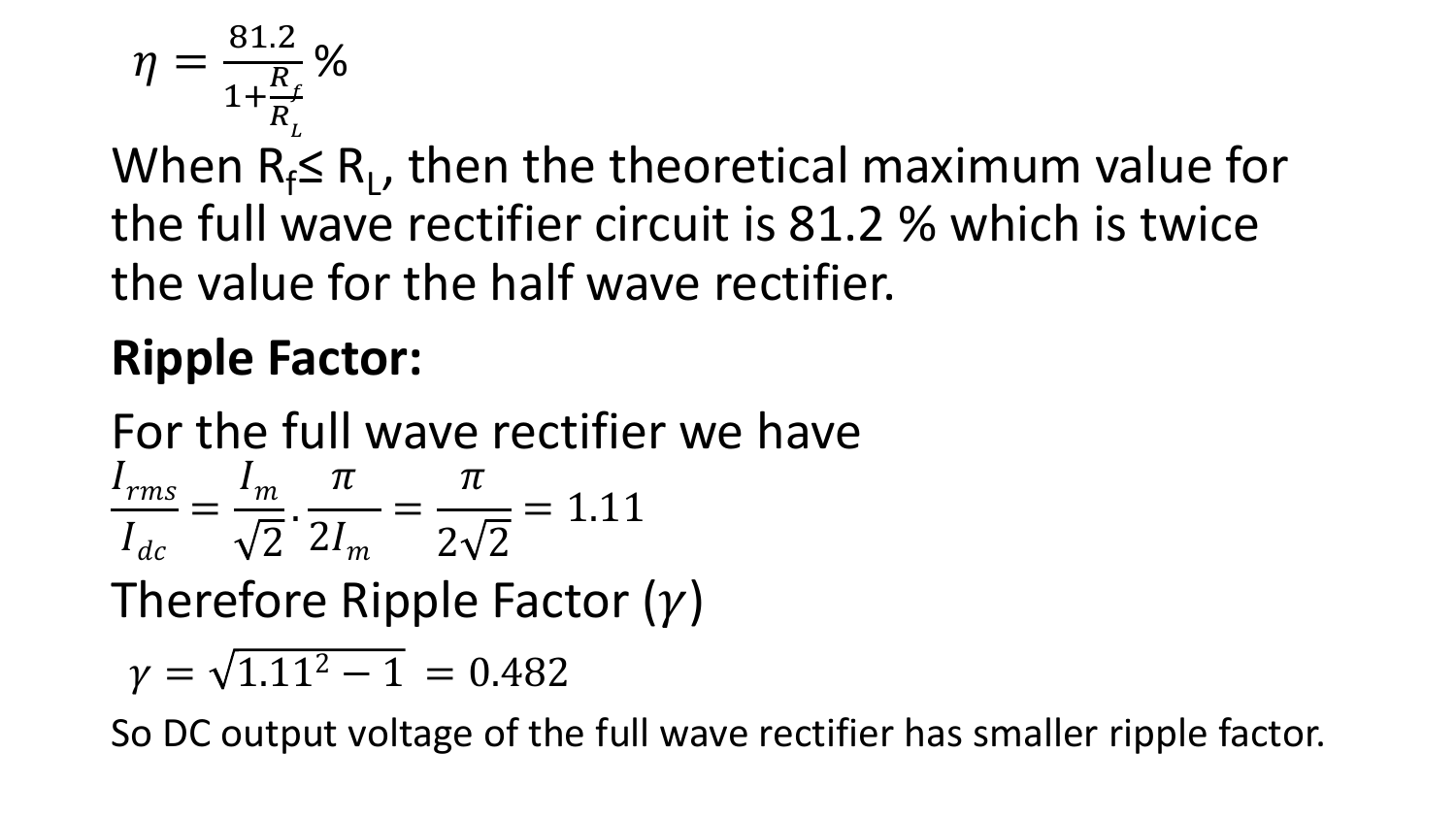#### **Single Phase Bridge Rectifier:**

In this circuit four diodes  $D_1$ ,  $D_2$ ,  $D_3$  and  $D_4$  are connected to form a network.

As shown in Fig (ii),two opposite ends A and C of the network are connected to the ends  $S_1$  and  $S_2$  of the secondary of the power transformer T and the other two opposite ends B and D are connected to the load resistance R<sub>L</sub>.

In case of Bridge Rectifier, it does not require centretap in the secondary of the transformer.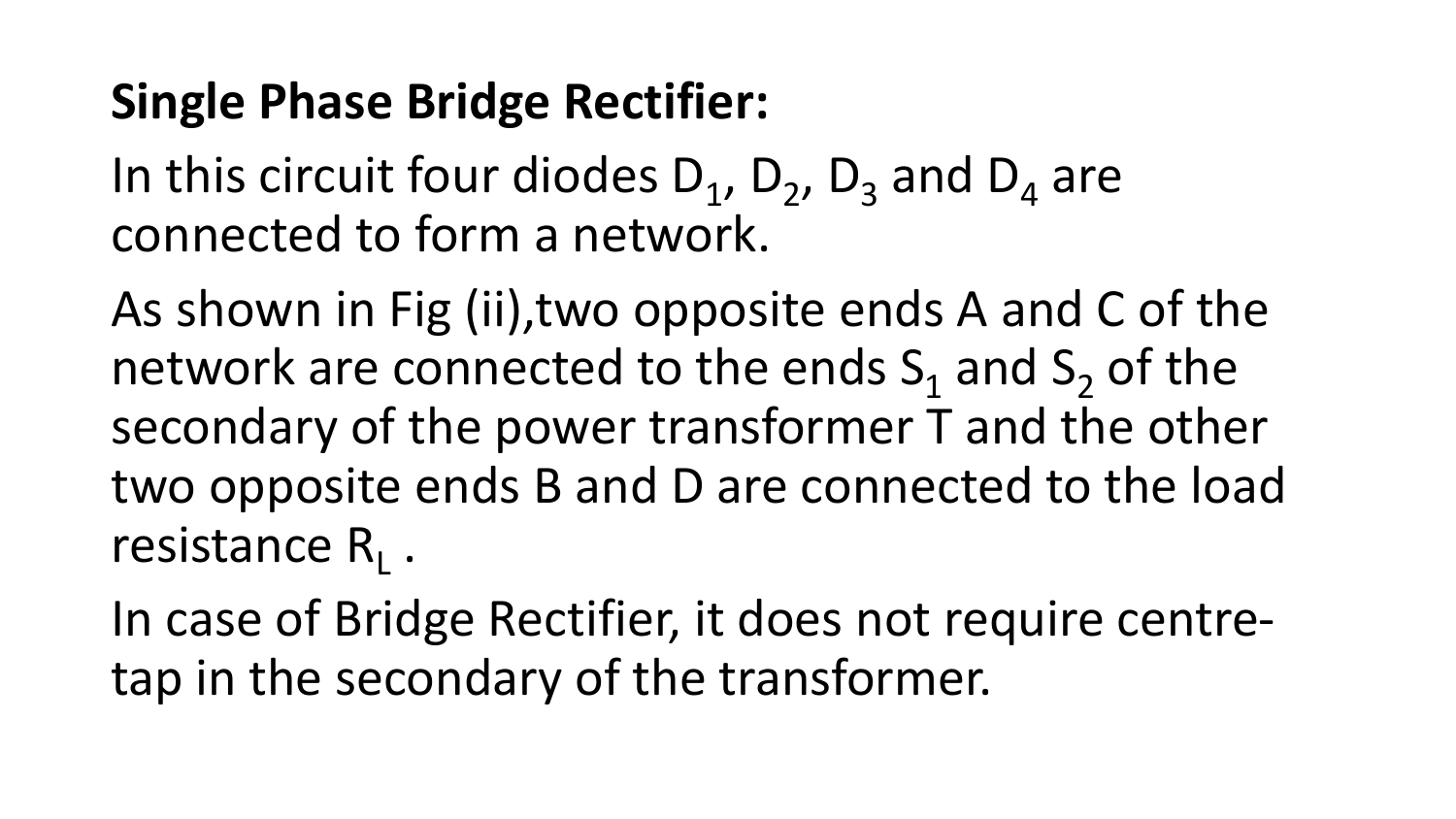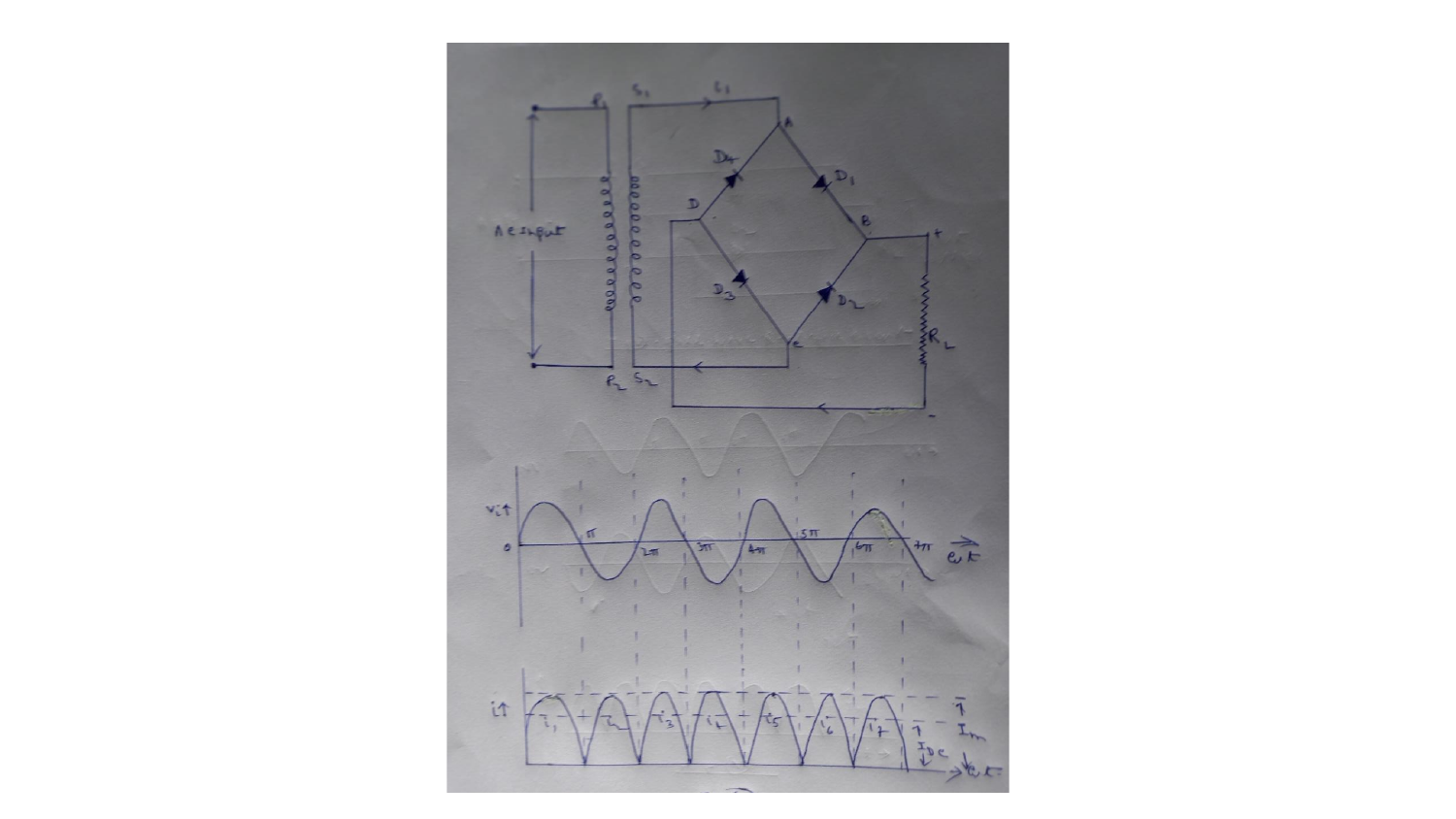Under the action of sinusoidal AC voltage applied to the primary of the transformer, the AC voltage across the secondary, which is applied to the point A and C of the network is given by

$$
V_i = V_m \sin \omega t
$$

Where  $V_m$  is the maximum secondary voltage

During the half cycle of AC input voltage when the point A is positive with respect to the point C, the diodes  $D_1$  and  $D_3$  are forward biased. Consequently a current *i*<sub>1</sub> flows through ABR<sub>L</sub>DCS<sub>2</sub>S<sub>1</sub>A. During this time the diodes  $D_2$  and  $D_4$  are reversed biased.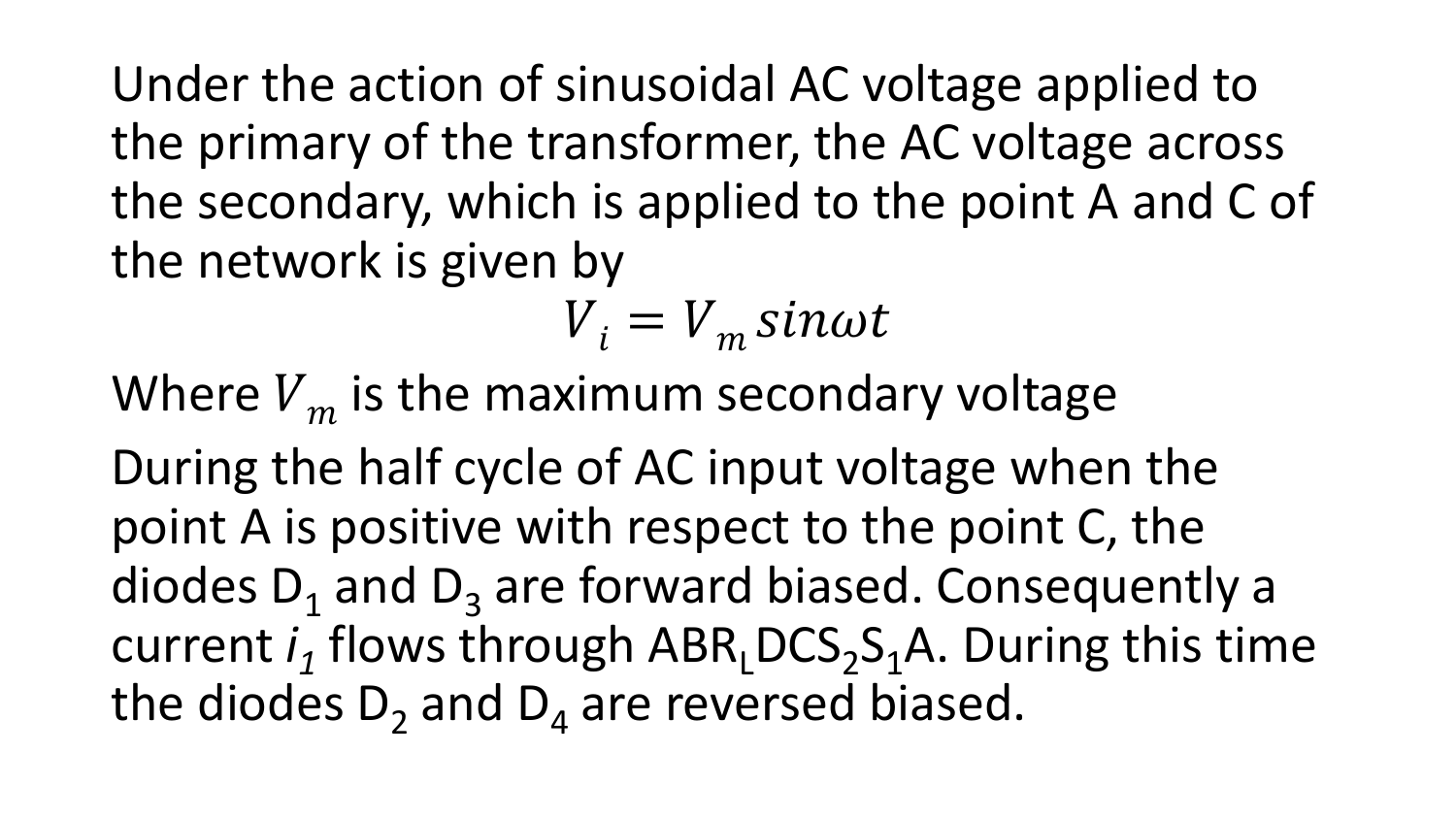Hence a current  $i_2$  flows in the direction  $CBR_LDAS_1S_2C$ . During this time  $D_1$  and  $D_3$  are reversed biased and so they are not conduct. In subsequent half cycles of the AC input voltage the same process is repeated. Hence the current flows through  $R_L$  in one direction only i.e. it is unidirectional.

It is evident that the diodes conduct in pairs and at instant the current flows through two diodes, the load resistance and the secondary of the transformer.

The current pulses are represented by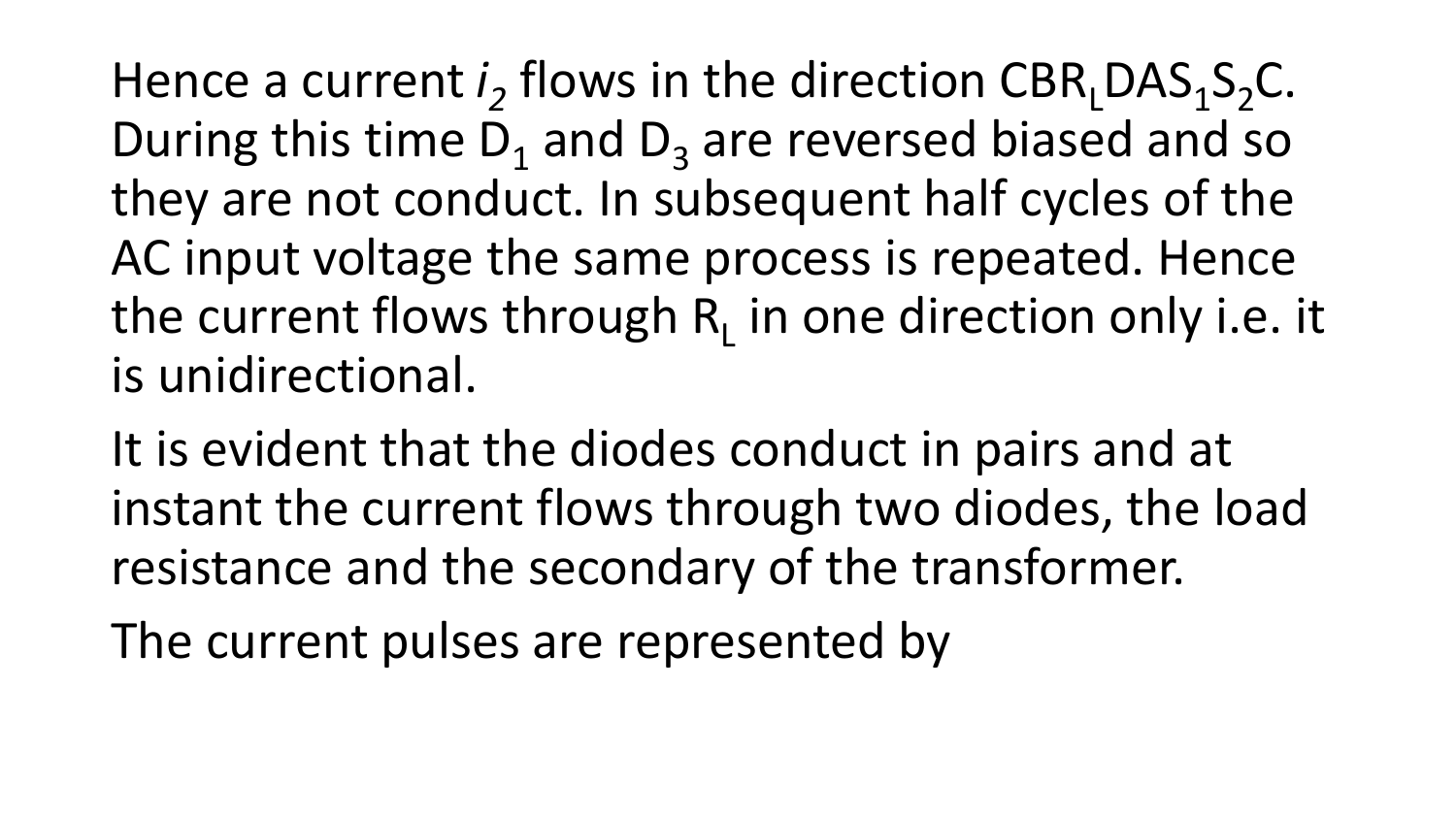When 
$$
0 \le \omega t \le \pi
$$
  
\n $i_1 = \frac{V_m}{R_L + 2R_f} \sin \omega t$   
\nAnd  
\n $i_2 = 0$ 

When 
$$
\pi \le \omega t \le 2\pi
$$
  
\n $i_2 = \frac{V_m}{R_L + 2R_f} \sin \omega t$   
\nAnd  
\n $i_1 = 0$ 

#### Where  $R_f$  is the dynamic forward resistance of each diode.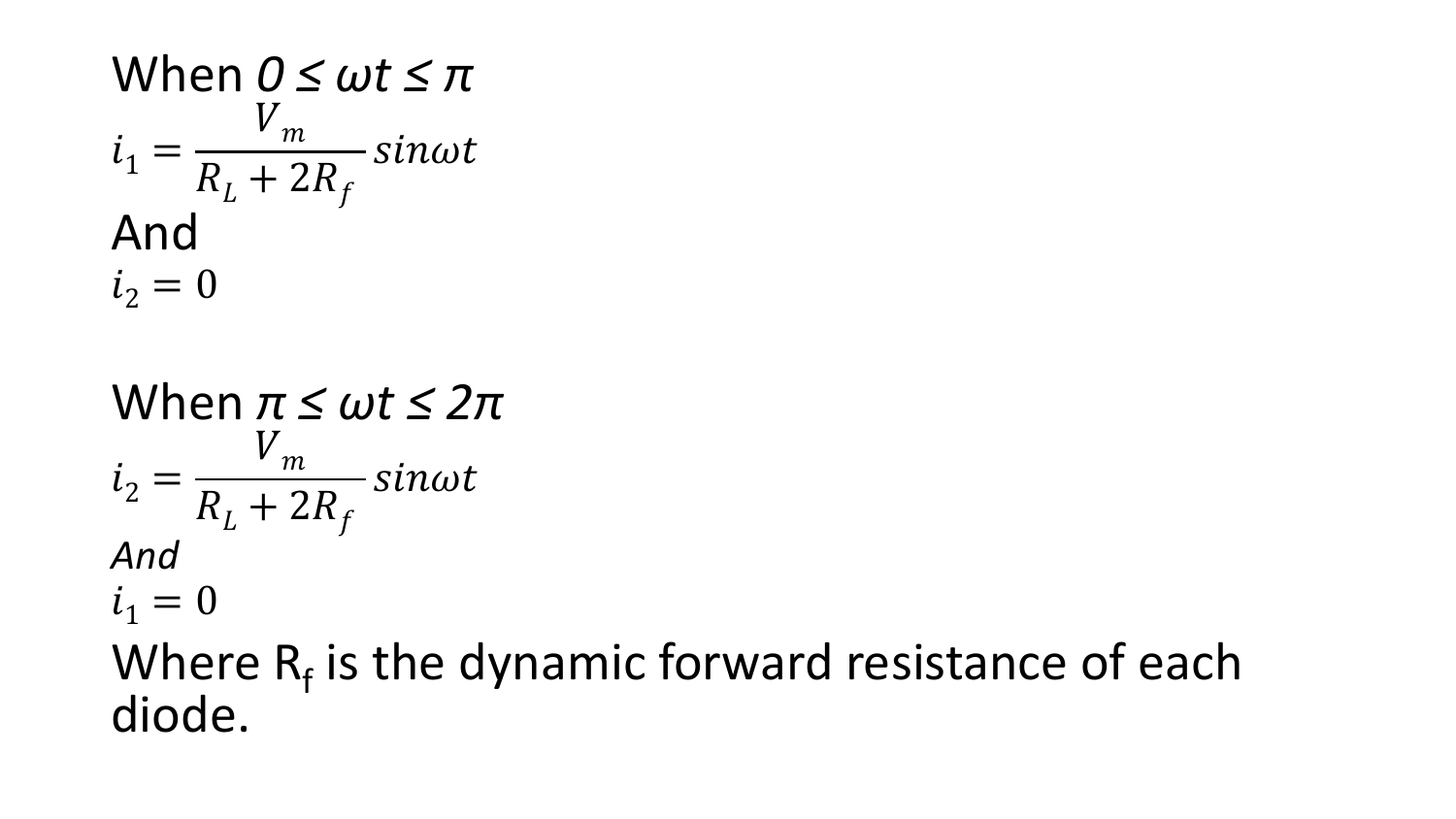For the Bridge Rectifier, the maximum current is given by

$$
I_m = \frac{V_m}{R_L + 2R_f}
$$

The average DC current, RMS value of current and the Ripple factor are given by the same expression as for the full wave rectifier.

$$
I_{dc} = \frac{2I_m}{\pi}
$$

$$
I_{rms} = \frac{I_m}{\sqrt{2}}
$$

 $\nu = 0.482$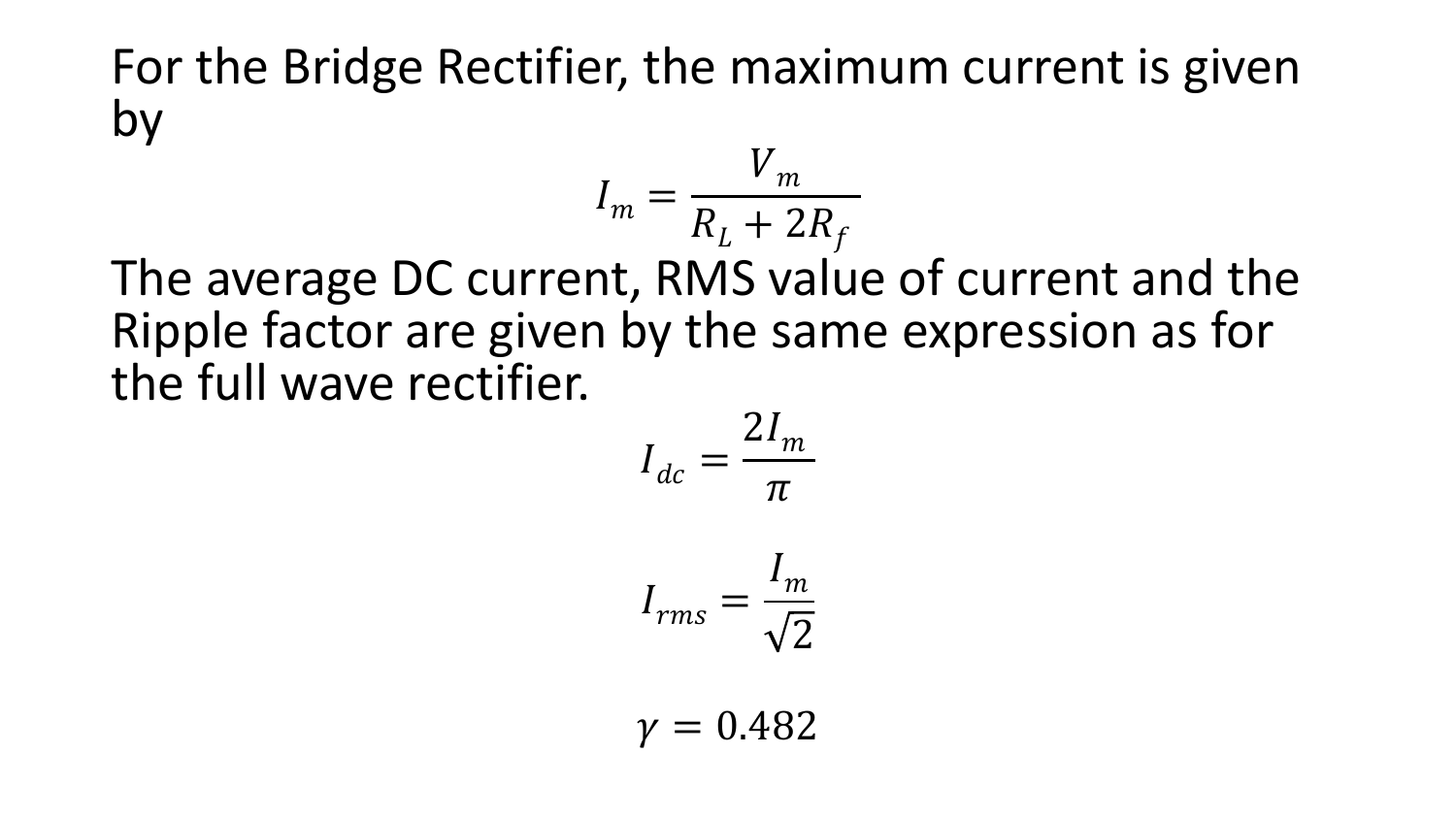#### The efficiency is

$$
\eta = \frac{81.2}{1 + \frac{2R_f}{R_L}} \%
$$

The peak inverse voltage across each diode is the maximum voltage *V<sup>m</sup>* across the secondary of the transformer and not *2V<sup>m</sup>* as in the case of full wave rectifier.

### **Advantage of Bridge Rectifier:**

1) Centre tape on the secondary of the transformer is not necessary

2) Smaller transformer can be used